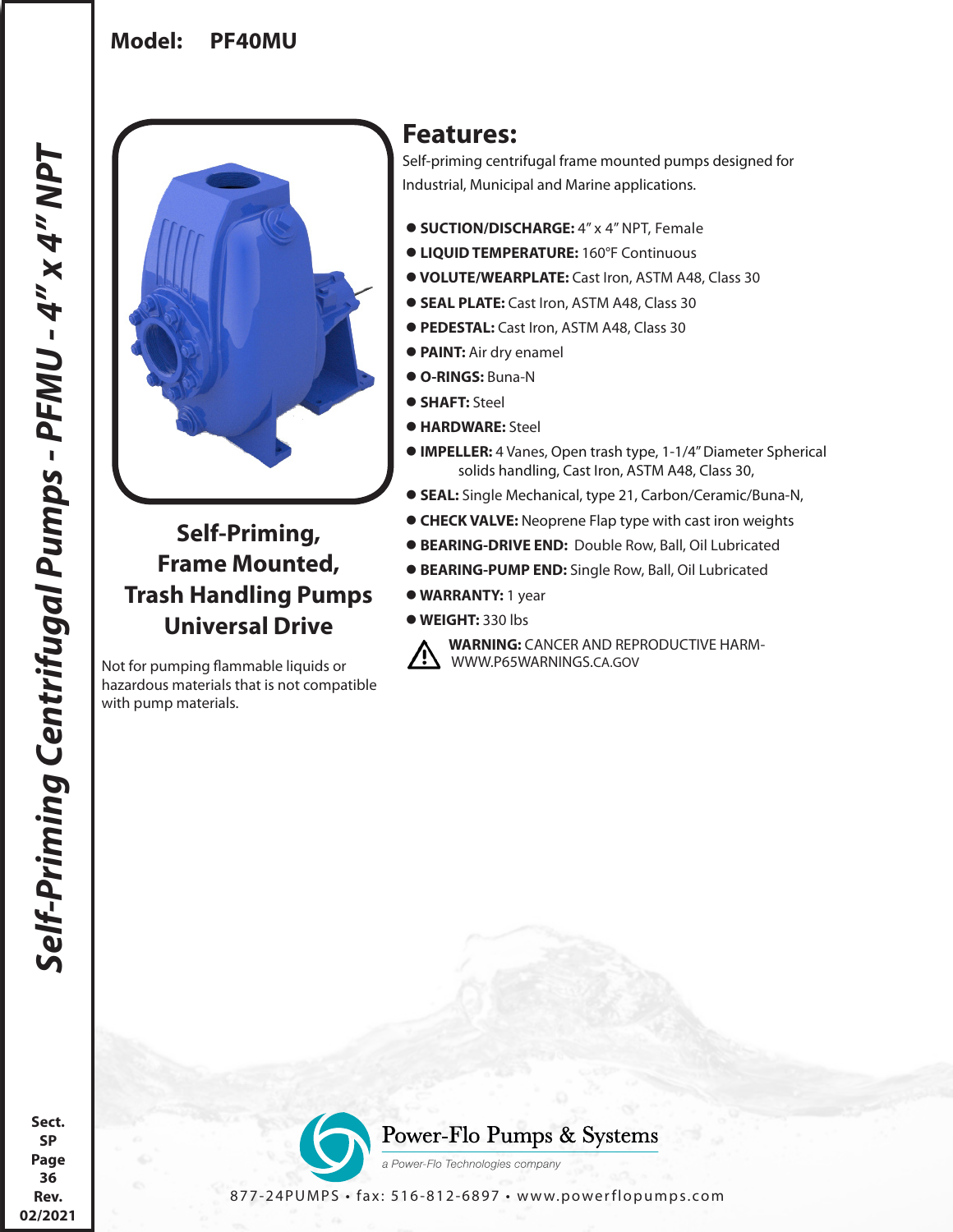#### **Model: PF40MU**





**Sect. SP Page 37 Rev. 02/2021**